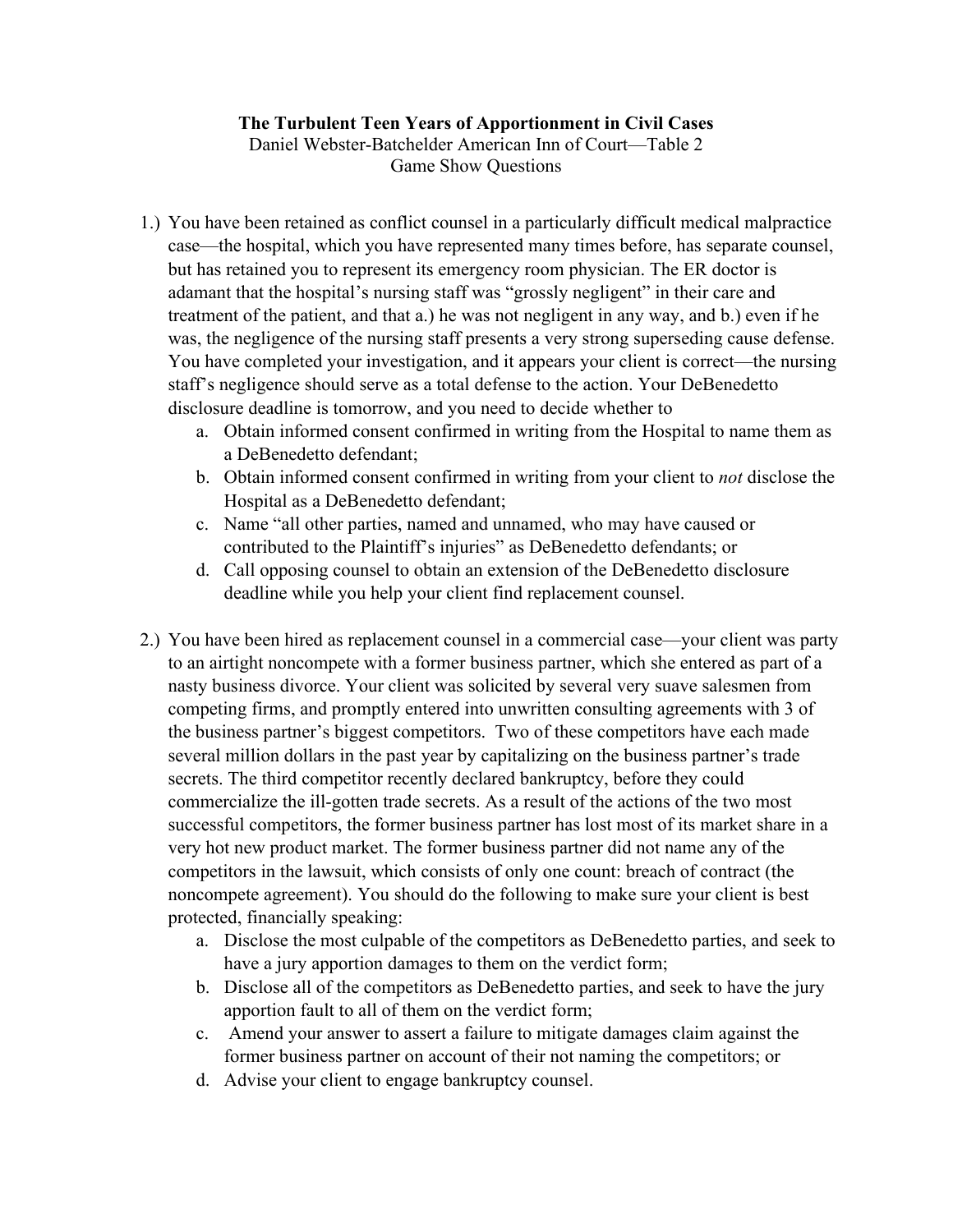- 3.) You are working as a  $2<sup>nd</sup>$ -year associate in a large Manchester firm. A notoriously surly partner of a certain age calls you on Friday afternoon and tells you "The DeBenedetto disclosures are due on Monday in an aviation crash case I am defending. The plaintiffs are the surviving family members of the 8 people who died when the dumb shit pilot flew a helicopter into the side of a mountain in the middle of a snowstorm. Their knuckledragging lawyer is trying to blame the whole thing on a computer glitch instead of the pilot. I need to disclose the pilot and his employer as DeBenedetto defendants on Monday. Just grab a form disclosure from the doc management system and slap the pilot's name on it. I don't want this to be more than 2 sentences long—we can't tip our hand too much this early in the case!" You should spend your weekend:
	- a. Playing Frisbee golf after you take 20 minutes to modify a form disclosure that says that "On all relevant dates the aforementioned [NAME OF PARTY] did cause or contribute to the injuries complained of by the Plaintiff and as such should be apportioned fault on the jury verdict form in this matter pursuant to *Nilsson v. Bierman*."
	- b. Combing through the discovery material you have so far to understand the case so you can provide a couple of paragraphs of allegations to explain what the pilot or his employer knew about the weather conditions, the terrain, the way the helicopter was stored and maintained, and the pilot's training and experience, all to explain the standard of care and how the pilot and employer breached it.
	- c. Calling opposing counsel to see if you can extend the DeBenedetto deadline until after your expert disclosure.
	- d. Polishing up your curriculum vitae while you dream of owning a helicopter like all the bigshot plaintiffs' lawyers.
- 4.) You are defending a winter slip and fall where the plaintiff alleges that she tripped over a curbstop that was obscured from view because of a fresh 4" coat of snow. You are defending the company that owns the parking lot. The curbstop was designed and installed by BigCo., a large excavation contractor in the area. The curbstop was 2 inches too low to comply with code, was not painted in the manner it should have been, and had been bumped out of place by the careless plow truck driver (who had slept in, again, after a night of drinking on the day of the accident, and so had failed to clear the lot of snow by 10:00am when the accident occurred). You need to decide on a DeBenedetto strategy. Should you:
	- a. Name the Plow Truck Driver;
	- b. Name the Construction Company;
	- c. Name both the Plow Truck Driver and Construction Company; or
	- d. Argue the fault of both the plow truck driver and construction company without expressly seeking to apportion fault to either of them?
- 5.) You are defending a very complex tax malpractice case for a Certified Public Accountant—he has been sued by some very wealthy former clients after a gruesome audit where the IRS invalidated an indefensible tax shelter and issued several million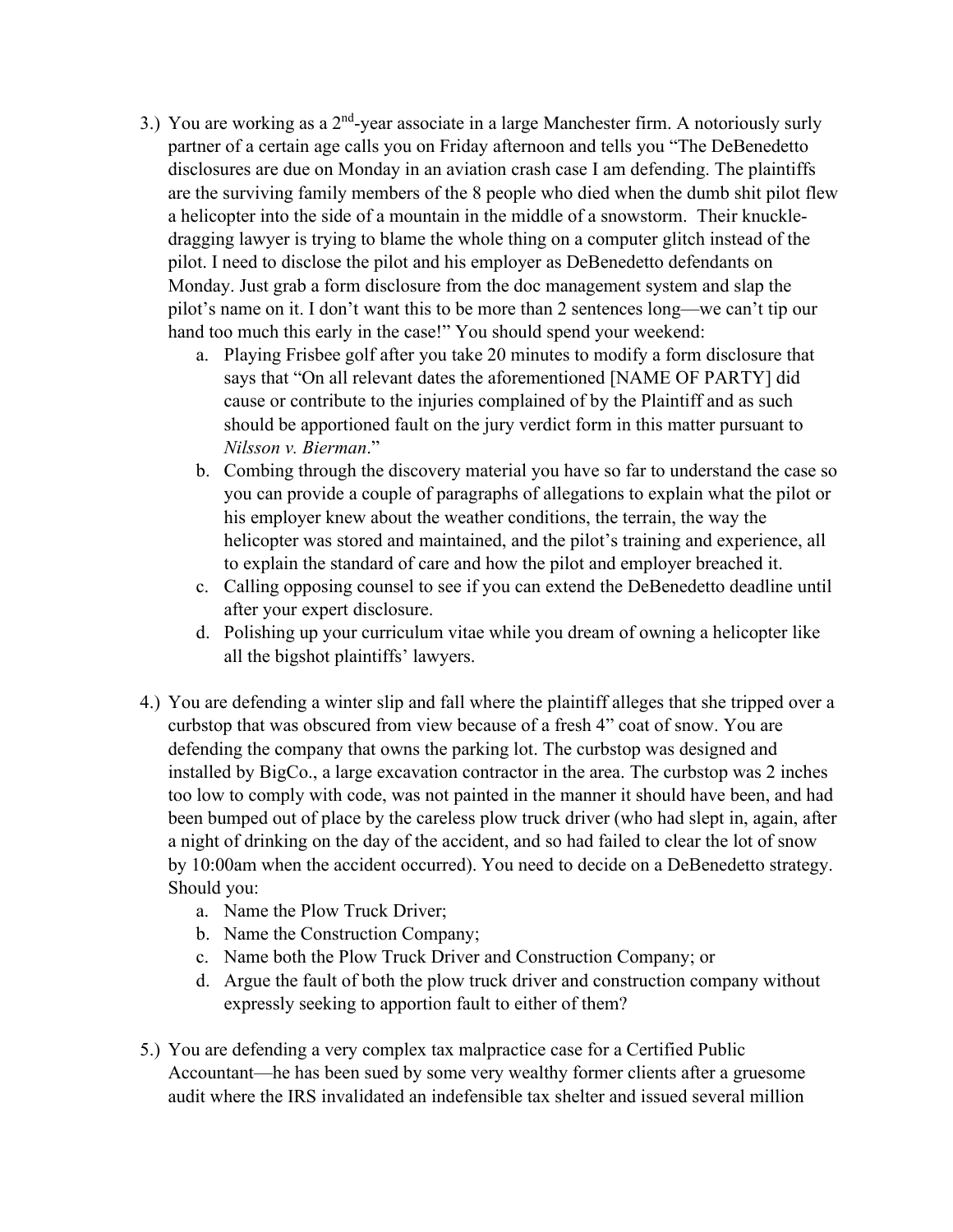dollars of penalties. The former clients are represented by a prominent plaintiffs firm; that same firm provided a significant amount of advice in the course of setting up the tax shelter at issue, while the CPA just filed the returns taking the position that the shelter was valid. What is the best way to protect your client (the CPA's) interest in this matter?

- a. Hire an independent attorney to determine if the law firm's advice fell below the standard of care, and caused the damages at issue?
- b. Name opposing counsel on the DeBenedetto disclosure in hopes that it will scare them away from the case?
- c. Name opposing counsel on the DeBenedetto disclosure because it is common sense that the lawyers who advised on a tax shelter that ended up being invalidated have acted negligently?
- d. File a grievance with the Attorney Discipline Office because your opponent has committed a grave ethical lapse by representing the former client despite their obvious exposure?
- 6.) You are representing one of the three hospitals who have been named in a very highstakes medical malpractice claim involving a failure to appreciate a dissecting aortic aneurysm. The plaintiff was in a snowmobile crash in Northern New Hampshire, and a chest x-ray was performed (showing a broken sternum and a punctured lung) at the small regional hospital where he went first. They shipped him to your client, the large teaching hospital 3 hours south, where a further chest x-ray confirmed these findings. There, the patient receives a call from his wife, who is a well-known lawyer. She insists that he be medflighted to Boston for any surgery. The patient makes it through the flight without any change in condition, and further x-rays at the large Boston Hospital confirm the nature and scope of his injuries. He dies 15 minutes later while they are prepping him for surgery, due to a previously undetected aneurysm.

Initially, all of the hospitals worked together to defend the lawsuit, on the theory that the radiology studies did not clearly show any AAA, and that the care provided was all within the standard of care. None of the defense experts point fingers at each other. The DeBenedetto deadline has passed many months ago, and now you are on the verge of trial. The night before opening, both of your codefendants settle out without consulting you, and the plaintiff's lawyer calls to tell you that they intend to move forward at trial with your client, because it was the most culpable of the three defendants.

What should your strategy be regarding apportionment?

- a. Immediately file a motion to amend your DeBenedetto disclosure to name the settling defendants?
- b. Immediately file a motion to continue the trial, so that you can make updated expert disclosures and make any necessary DeBenedetto disclosures in light of the unanticipated settlement of the other defendants' claims?